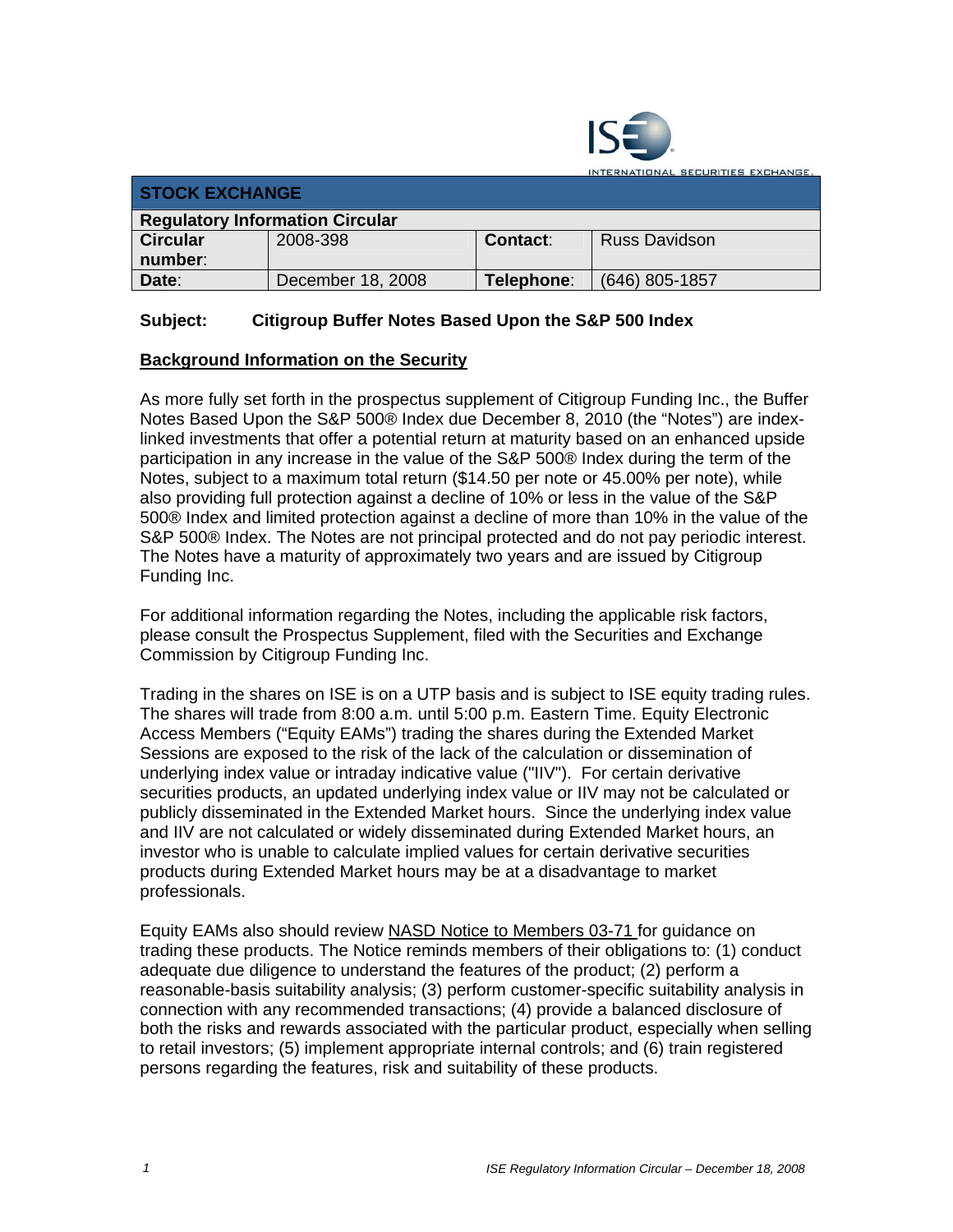**This Regulatory Information Circular is not a statutory Prospectus. Equity EAMs should consult the Trust's Registration Statement, SAI, Prospectus and the Fund's website for relevant information.**